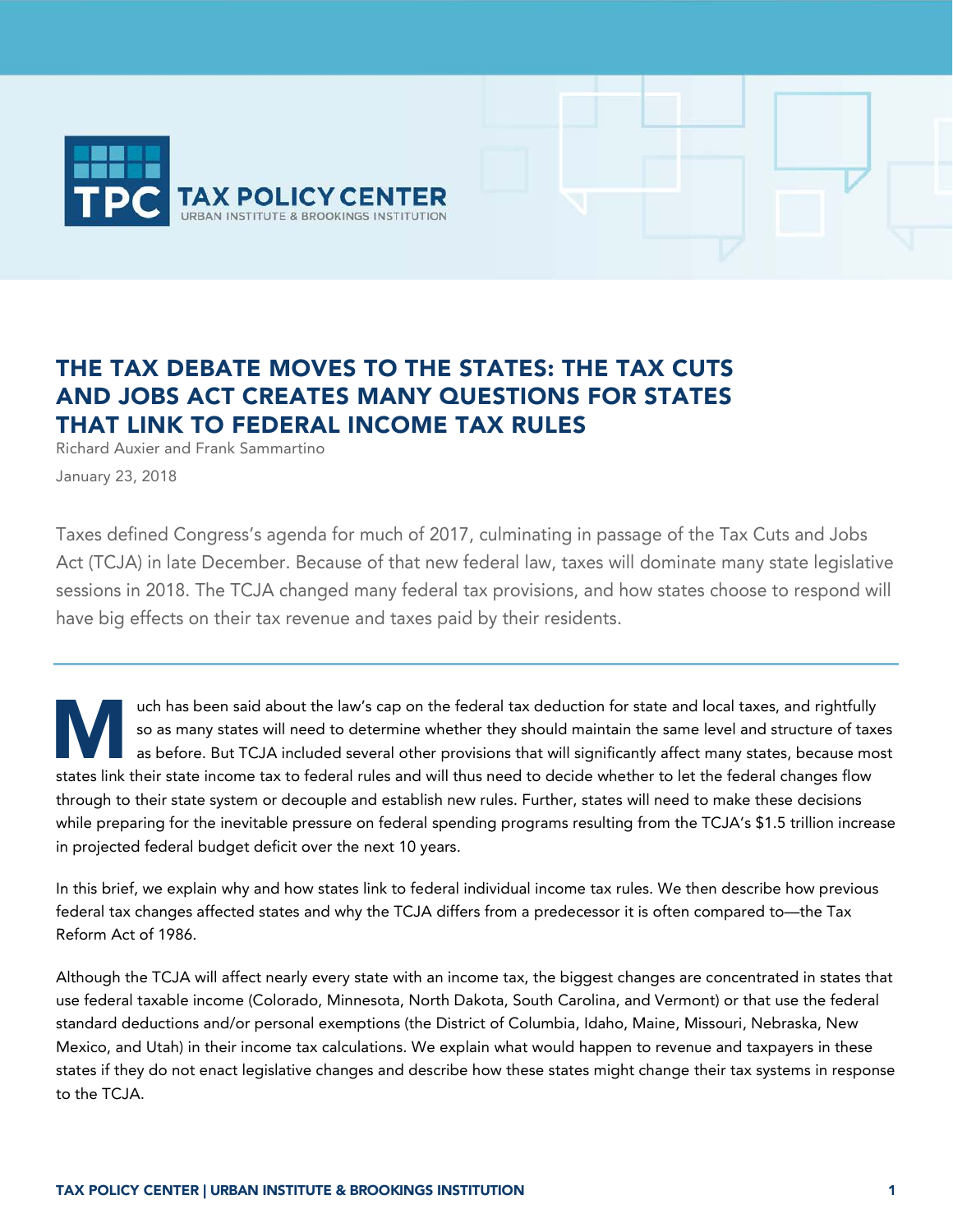# HOW AND WHY DO STATES LINK TO FEDERAL INCOME TAX LAWS?

States have piggybacked on the federal individual income tax code in various ways since the tax was introduced over a century ago. In fact, some states originally levied state income taxes simply as a percentage of a resident's federal tax liability (Mason 2013). North Dakota, Rhode Island, and Vermont used this calculation as recently as 2001 (Duncan 2005).

Today, most states connect to the federal code through their definitions of income. Of the 41 states with a broad-based individual income tax, 30 and the District of Columbia start their income tax calculations with federal adjusted gross income (AGI), and five use federal taxable income (table  $1$ ).<sup>1</sup> The former is a taxpayer's gross income after "above-theline" adjustments, such as deductions for individual retirement account (IRA) contributions and student loan interest, and the latter is that total minus personal exemptions and minus the standard or itemized deductions, such as mortgage interest or charitable contributions.<sup>[2](#page-12-1)</sup> States that use federal AGI but not taxable income have their own rules for standard and itemized deductions and personal exemptions.

# TABLE 1

# State Individual Income Tax Starting Points

How states link to the federal tax code with definitions of income

| Federal taxable income            |              |                |                 |                      |
|-----------------------------------|--------------|----------------|-----------------|----------------------|
| Colorado                          | Minnesota    | North Dakota   | South Carolina  | Vermont              |
| Federal adjusted gross income     |              |                |                 |                      |
| Arizona                           | California   | Connecticut    | Delaware        | District of Columbia |
| Georgia                           | Hawaii       | Idaho          | <b>Illinois</b> | Indiana              |
| lowa                              | Kansas       | Kentucky       | Louisiana       | Maine                |
| Maryland                          | Michigan     | Missouri       | Montana         | Nebraka              |
| New Mexico                        | New York     | North Carolina | Ohio            | Oklahoma             |
| Oregon                            | Rhode Island | Utah           | Virginia        | West Virginia        |
| Wisconsin                         |              |                |                 |                      |
| <b>State definition of income</b> |              |                |                 |                      |
| Alabama                           | Arkansas     | Massachusetts  | Mississippi     | New Jersey           |
| Pennsylvania                      |              |                |                 |                      |

Source: Federation of Tax Administrators; state statutes.

Note: Alaska, Florida, Nevada, South Dakota, Texas, Washington, and Wyoming do not tax individual income. New Hampshire and Tennessee tax only interest and dividends.

Only Alabama, Arkansas, Massachusetts, Mississippi, New Jersey, and Pennsylvania do not use either federal starting point. But even these states often refer to Internal Revenue Service (IRS) rules and definitions to establish their income tax bases. For example, these states ask filers to list income amounts from their federal W-2 and 1099 forms on their state return.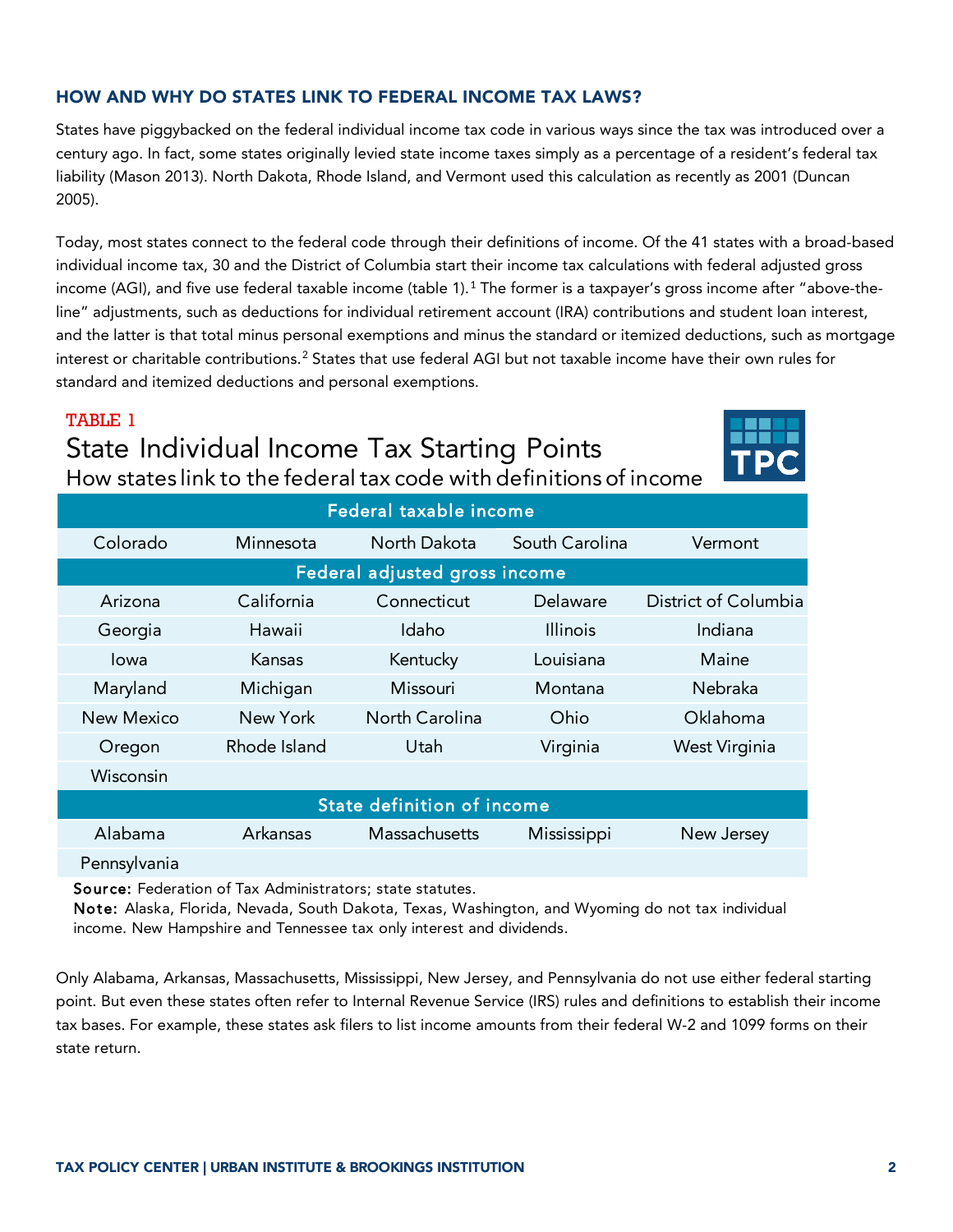A state's connection to federal AGI or taxable income is either "static" or "rolling." A static (or fixed-date) link uses federal laws as of a specific date defined in state legislation. Minnesota, which begins with federal taxable income, currently uses federal tax law as it was on December 16, 2016. To conform with federal changes passed after that date, Minnesota (and all other static states) must pass legislation to establish a new conformity date. Alternatively, a rolling (or current) link means a state's laws automatically update whenever federal law changes. If these states disagree with a federal change, they must pass a law to decouple from the federal legislation. Among the states that begin with federal AGI, 15 are static and 15 and the District of Columbia are rolling. Among states that begin with federal taxable income, three are static and two are rolling (table 2).

# TABLE 2 Where States Link to the Federal Tax Code Static versus rolling



| Static/fixed-date |               |            |                      |                 |  |
|-------------------|---------------|------------|----------------------|-----------------|--|
| Arizona           | California    | Georgia    | Hawaii               | Idaho           |  |
| Indiana           | lowa          | Kentucky   | Maine                | Minnesota       |  |
| North Carolina    | Ohio          | Oregon     | South Carolina       | Vermont         |  |
| Virginia          | West Virginia | Wisconsin  |                      |                 |  |
| Rolling/current   |               |            |                      |                 |  |
| Colorado          | Connecticut   | Delaware   | District of Columbia | <b>Illinois</b> |  |
| Kansas            | Louisiana     | Maryland   | Michigan             | Missouri        |  |
| Montana           | Nebraska      | New Mexico | New York             | North Dakota    |  |
| Oklahoma          | Rhode Island  | Utah       |                      |                 |  |

Source: Federation of Tax Administrators; state statutes.

Notes: States that use federal taxable income are italicized. States that use their own definition of income and states that do not tax individual income are not included.

In addition to definitions of income, states use other parts of the federal tax law in their codes. The District of Columbia, Idaho, Maine, Missouri, Nebraska, New Mexico, and Utah all begin with federal AGI, then directly link to the federal standard deduction, personal exemption, or both. Therefore, filers claim the same amount for these provisions on their state return as they do on their federal return.

States also link to the federal child tax credit (CTC), child and dependent care tax credit (CDCTC), and earned income tax credit (EITC). Twenty-eight states and the District of Columbia have their own EITC, 22 states and the District of Columbia have a CDCTC, and four states have a state-level CTC.<sup>[3](#page-12-2)</sup> States typically provide these tax benefits as a percentage of the federal amount. State EITCs range from 3 percent of the federal credit in Montana to a nonrefundable 125 percent credit in South Carolina. (The highest refundable credit is 40 percent in the District of Columbia.) But states can also offer these credits with different formulas. In North Carolina, the state uses the federal CTC to establish eligibility but then provides a flat \$100 credit per eligible child.

When states link to the federal code, it benefits both their residents and their government's tax administrators. Using federal rules and definitions simplifies state returns for taxpayers, who only need one set of documents and calculations for both their federal and state returns. Different states using the same federal laws also helps residents who earn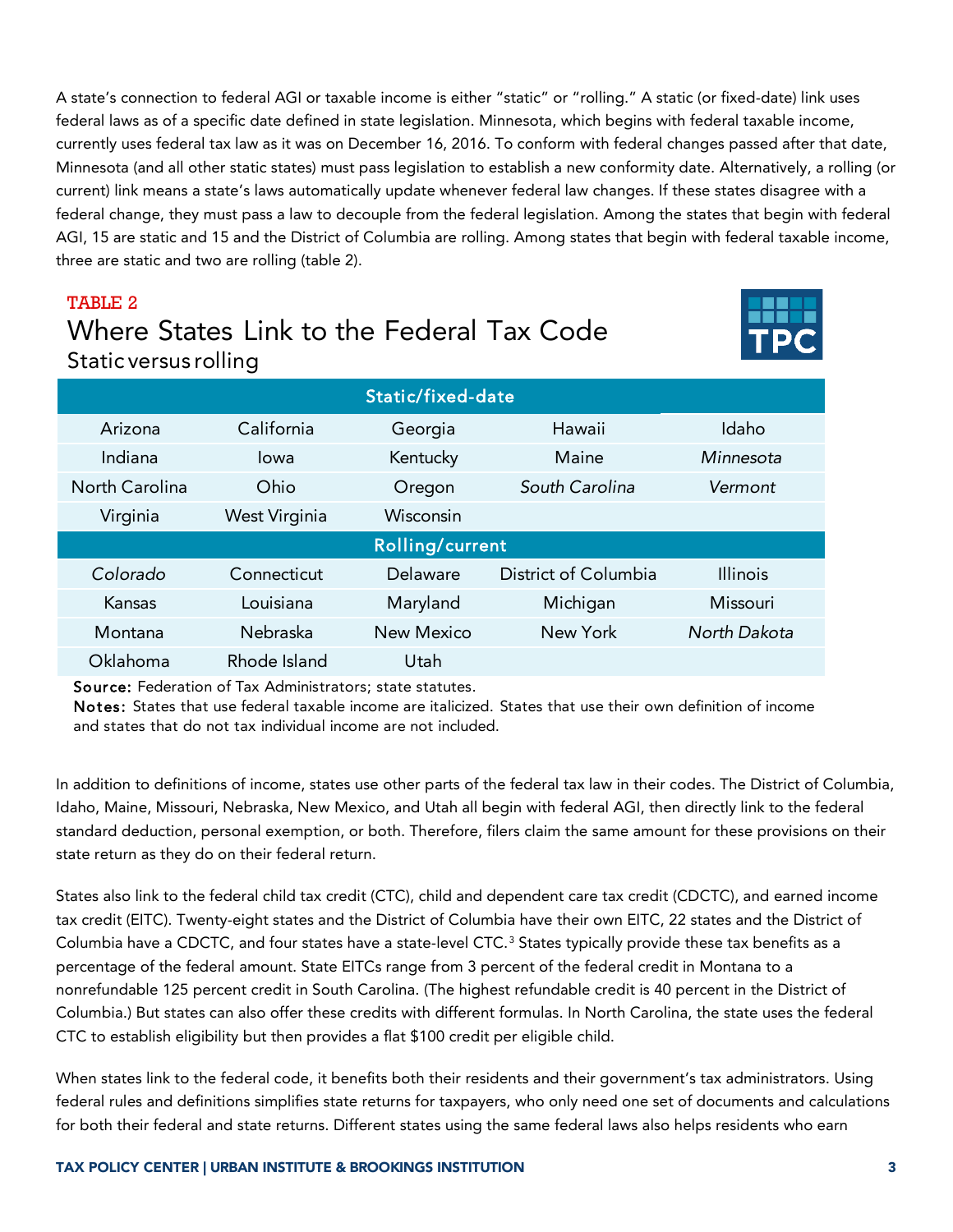income in multiple states. On the administrative side, states that use the federal code can rely on the IRS, Treasury Department, and federal courts for regulation, guidance, liability determinations, and compliance. With an intricate and complex system already established, states have "an almost irresistible incentive" to levy income taxes that draw on the federal system (Stark 2010).

However, heavy reliance on the federal government takes a degree of autonomy away from states. When Congress changes federal tax law, state tax law also often changes, and those changes may not always be consistent with each state's values or budgets. This forces states to choose between keeping conformity and its built-in simplicity or decoupling and establishing new rules. And on rare occasions, federal changes can, for better or worse, completely upend a state's entire income tax system.

#### RECENT FEDERAL TAX CHANGES AND THE STATES

Most recent federal individual income tax legislation did not significantly alter the federal government's definition of income and thus did not require state responses. For example, the Economic Growth and Tax Relief Reconciliation Act of 2001 was a major tax bill, but it mostly lowered federal taxes by cutting tax rates. The resulting revenue loss motivated North Dakota, Rhode Island, and Vermont to stop calculating their state tax as a percentage of federal liability, but all other states were unaffected because no other state tied its tax rates to the federal rates.

Other recent federal laws produced small and easily managed changes for states. The 2009 American Recovery and Reinvestment Act expanded the federal EITC, which meant states that piggybacked on the federal credit also expanded their credit both as a benefit for filers and as a cost for state revenue. However, the revenue loss was relatively low for states, and a state could easily lower its matching percentage to reduce the cost. New Jersey was the only state that lowered its match in 2010, but it's difficult to discern whether that was in response to the federal EITC change or larger budget problems created by the Great Recession.

One example of states choosing not to follow the federal lead was in 2002, when the Job Creation and Worker Assistance Act of 2002 enacted bonus depreciation, which allowed taxpayers to immediately deduct 30 percent (later raised to 50 percent) of the cost of new investment in machinery and equipment. More than half the states with a broad-based personal income tax decoupled from this federal provision and disallowed the bonus depreciation deduction.

#### THE TAX REFORM ACT OF 1986

The last major federal change to the definitions of income was the Tax Reform Act of 1986, which increased the standard deduction and personal exemption and repealed many deductions and exclusions in the federal code. The subsequent state legislative action the following year was so great that a National Conference of State Legislatures report called it "The Blizzard of 1987" (Gold 1988).

Of the [4](#page-12-3)0 states with a broad-based income tax in 1987,<sup>4</sup> 39 conformed with the federal changes to definitions of income that year, and Kentucky, the lone holdout, did so in 1988 when it held its regular legislative session. Colorado and Minnesota went even further and adopted federal taxable income as their starting point in response to the 1986 federal law.

Adopting federal tax reforms occurred on mostly good terms for the states in 1987 because, by conforming, all the federal base-broadening measures in the 1986 law flowed through to the state tax systems and thus created a revenue windfall. The big question facing state lawmakers in 1987 was whether to pocket the new revenue and spend it on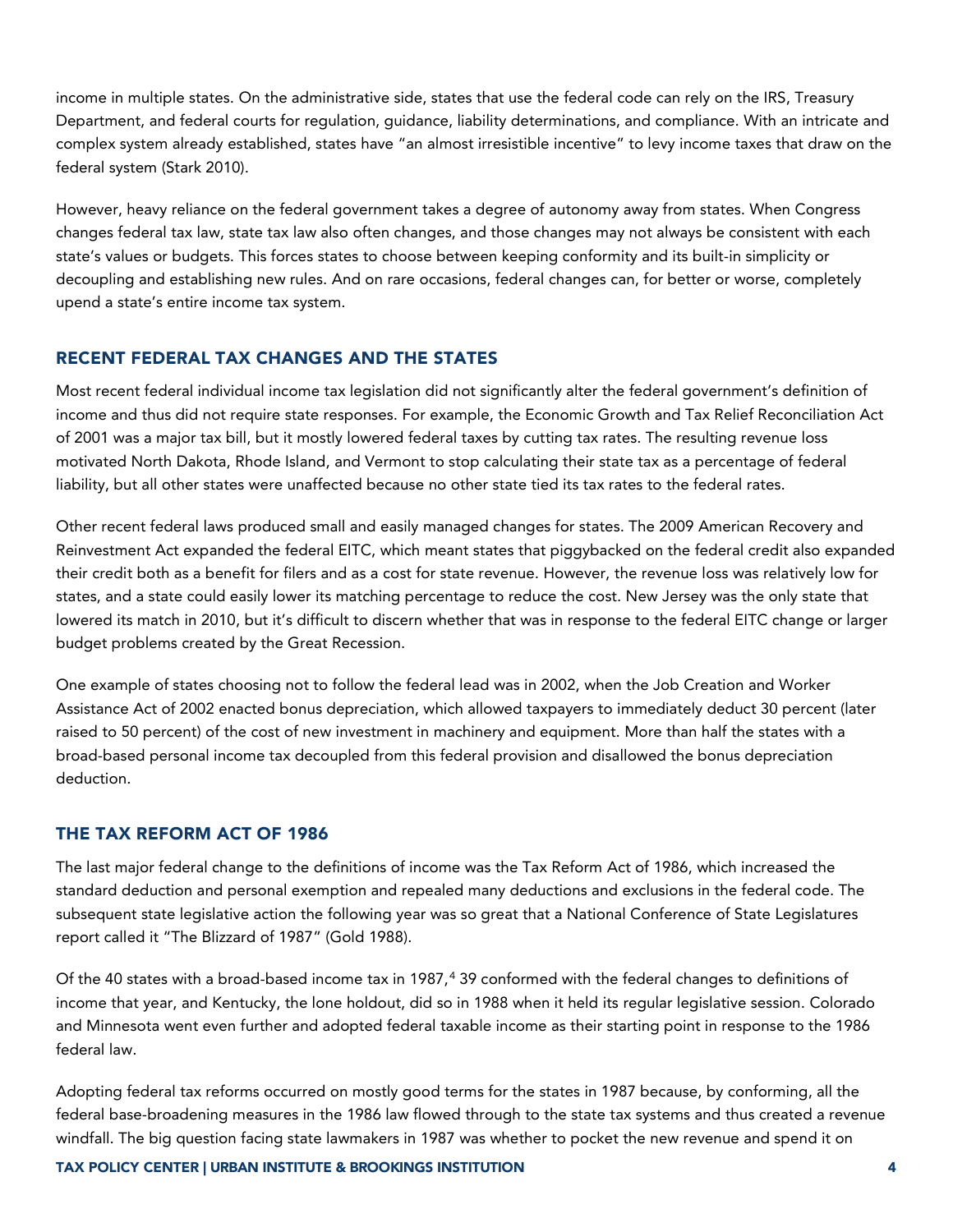services, such as education and transportation, or use the new funds to follow the federal government's lead and cut and simplify state taxes.

Many chose tax cuts: In 1987, 14 states reduced income tax rates, 11 eliminated tax brackets, 18 increased personal exemptions or personal credits, and 20 increased standard deductions. In total, 30 states made changes to their income tax (beyond conforming to the federal law) and five completely restructured their income tax.<sup>[5](#page-12-4)</sup> Eleven states maintained the revenue windfall and did not pass some type of tax cut (Gold 1988).

At the beginning of 2017, some states hoped federal tax efforts would again provide them with a windfall because of base broadening, but the bill that eventually passed Congress in December 2017 is very different from 1986's reform.

## TAX CUTS AND JOBS ACT

The TCJA, signed into law by President Donald Trump on December 22, 2017, makes many changes to the federal tax code. However, unlike the Tax Reform Act of 1986, the TCJA does not significantly broaden adjusted gross income, the starting point for the individual income tax base. Some of the deductions and exclusions repealed, such as those for moving expenses, alimony paid, and bicycle commuting expenses, are little more than a rounding error in the \$1.5 trillion bill. Others, such as the repeal of the deduction for income from domestic productions activities or the limit on deductible business losses, affect relatively few individual taxpayers. Thus, states that use federal AGI for their income tax base will see little revenue change if they conform, and they certainly will not see the windfall that followed the 1986 reform.

But the TCJA does contain changes that will significantly affect income taxes in some states and that may inspire major state legislative action. These include

- increasing the federal standard deduction from \$6,500 to \$12,000 for single filers, \$9,550 to \$18,000 for head-ofhousehold filers, and \$13,000 to \$24,000 for married filers;
- eliminating personal exemptions by lowering their value from \$4,150 to \$0;
- raising the CTC from \$1,000 to \$2,000 per eligible child, increasing the maximum refundable amount from \$1,000 to \$1,400, and raising the income level at which the credit begins to phase out from \$110,000 to \$400,000 for joint filers and from \$75,000 to \$200,000 for other taxpayers;<sup>[6](#page-12-5)</sup>
- creating a \$500 credit for non-CTC-eligible dependents;
- providing a 20 percent deduction for qualifying pass-through business income;
- limiting the deduction for state and local taxes to \$10,000; and
- eliminating the mortgage interest deduction for interest on mortgage debt over \$750,000.

The elimination of personal exemptions, the increase in the standard deduction, and the limit on itemized deductions will, on net, increase federal taxable income. These changes will not directly affect states that start with federal AGI for their income tax, but they will affect those that link to federal taxable income or to federal standard deductions or personal exemptions. Those states will need to decide whether to conform to the federal changes. A further complication is that all individual income tax provisions of the TCJA are scheduled to sunset after December 31, 2025, except for the provisions designating an alternative inflation measure for indexing the tax system. The potential impermanence of the federal changes is another factor states will need to consider.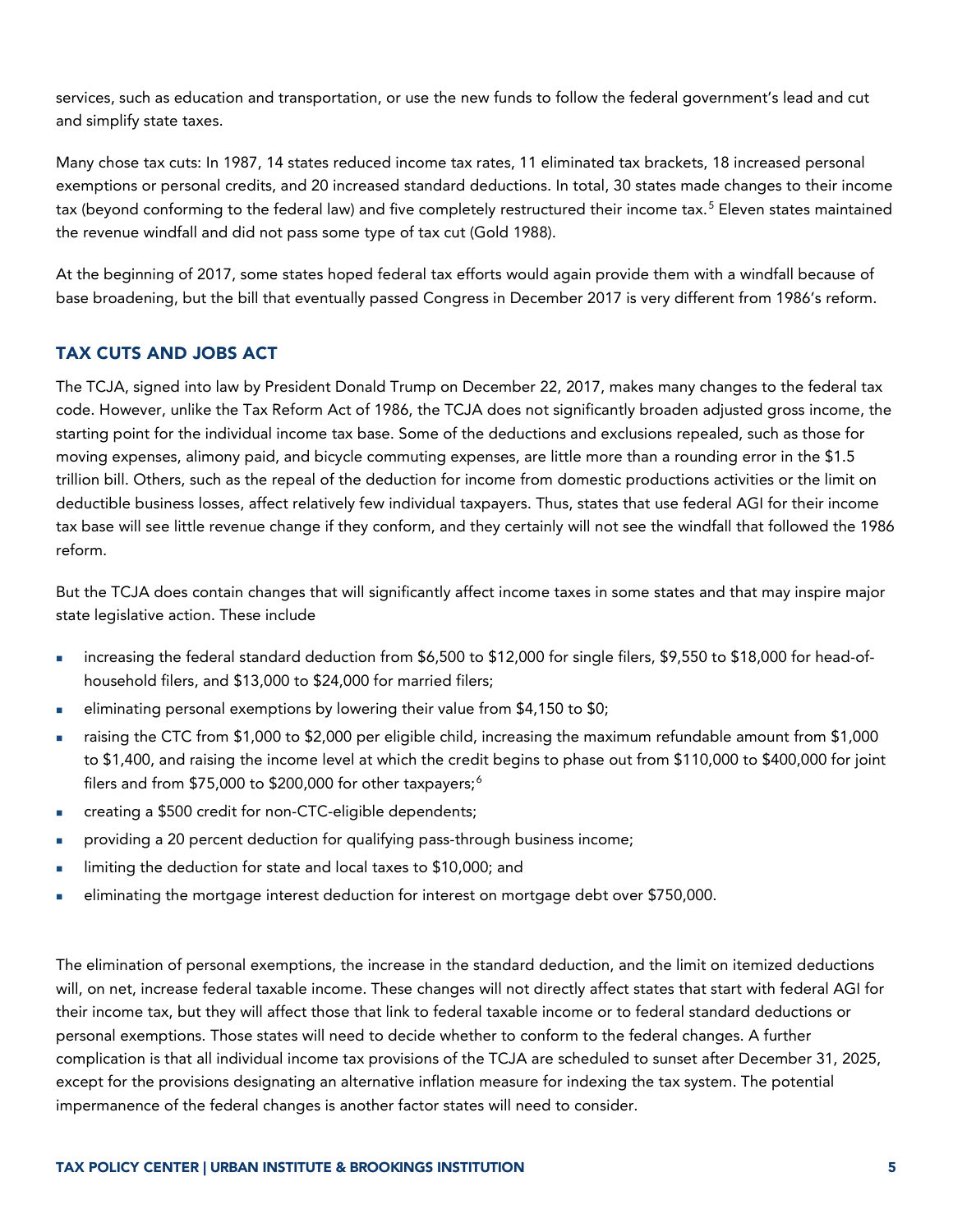### *Standard Deduction and Personal Exemptions*

The TCJA's changes to the standard deduction and personal exemption are unprecedented. The 1986 Tax Reform Act increased the standard deduction for married filers by \$1,240, or about one-third. The TJCA almost doubles it. Filers have claimed personal exemptions since the income tax's inception. The TJCA eliminates them and replaces some of the tax benefit with other credits and the larger standard deduction.

This leaves questions about maintaining conformity for the 11 states and District of Columbia that link to federal standard deductions and personal exemptions (table 3).

# TABLE 3 States That Link to Federal Government's Standard Deductions and Personal Exemption



| Standard deductions and personal exemption |                      |       |           |            |  |  |
|--------------------------------------------|----------------------|-------|-----------|------------|--|--|
| Colorado                                   | District of Columbia | Idaho | Minnesota | New Mexico |  |  |
| North Dakota                               | South Carolina       | Utah  | Vermont   |            |  |  |
| <b>Standard deductions</b>                 |                      |       |           |            |  |  |
| <b>Missouri</b>                            | Nebraska             |       |           |            |  |  |
| Personal exemption                         |                      |       |           |            |  |  |
| Maine                                      |                      |       |           |            |  |  |

Source: State statutes.

Notes: States that use federal taxable income are italicized. Utah links to the federal personal exemption but filers receive 75 percent of its value.

Missouri and Nebraska link to the federal standard deductions but not the federal personal exemption. If they maintain conformity, the higher standard deduction amounts would greatly benefit state taxpayers by reducing their taxable income, but that would come at a great cost to state revenue. Maine, which links to federal personal exemptions but not federal standard deductions, faces the opposite issue if it maintains conformity: lowering its personal exemption amount from \$4,150 to \$0 would raise taxable income and lead to a large tax increase on residents, but it would produce significant additional state tax revenue.

Colorado, the District of Columbia, Idaho, Minnesota, New Mexico, North Dakota, South Carolina, Utah, and Vermont link to both federal provisions and thus would experience both effects if they maintain conformity. This would create winners and losers for state taxpayers. Filers claiming a personal exemption only for themselves (and, if married, for their spouse) would get a state tax cut (if they do not itemize deductions) because the larger standard deduction would reduce their taxable income more than the increase from the loss of personal exemptions. However, families claiming personal exemptions for two or more dependents would get a tax increase because the loss of personal exemptions is greater than the increase in their standard deduction. Families who itemize deductions would lose the value of the personal exemptions and not benefit from the expanded standard deduction. As for state tax revenue, the changes will vary by state, but the Joint Committee on Taxation estimates that in 2019 the repeal of personal exemptions will increase federal tax revenue (\$13[7](#page-12-6) billion) far more than the cost of increasing standard deductions (\$82 billion).<sup>7</sup>

Zeroing out the federal personal exemption could also cause problems in other states depending on how the IRS implements the new rule and how states define personal exemptions in their codes. Seventeen states set their own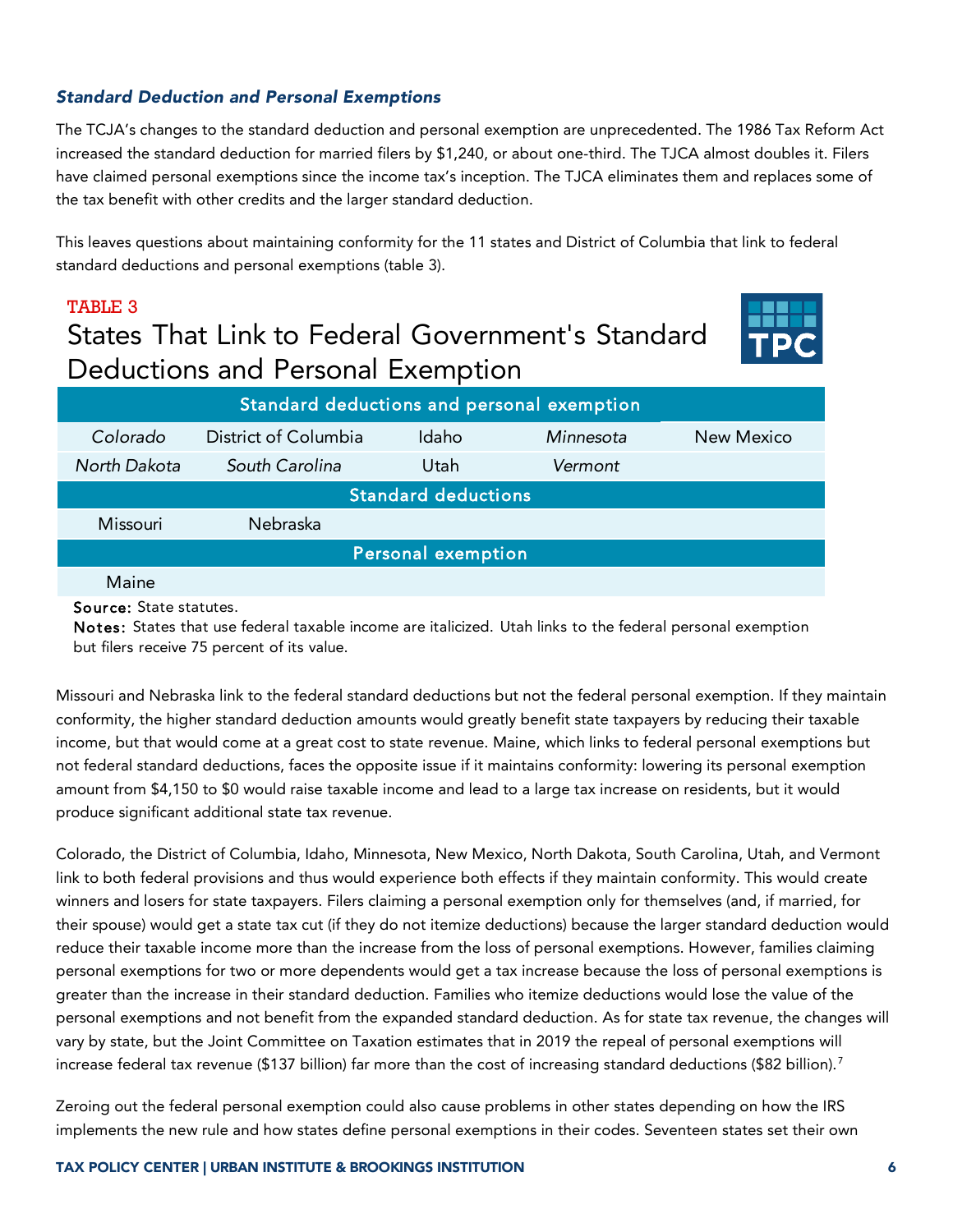personal exemption amounts but instruct filers to enter the number of personal exemptions from their federal return on their state return (table 4).

# TABLE 4 Federal Personal Exemption Count in States



| Use federal personal exemption count on state return |           |          |                 |          |
|------------------------------------------------------|-----------|----------|-----------------|----------|
| California                                           | Delaware  | Hawaii   | <b>Illinois</b> | Indiana  |
| Kansas                                               | Louisiana | Maryland | Missouri        | Michigan |
| Nebraska                                             | New York  | Oklahoma | Oregon          | Virginia |
| West Virginia                                        | Wisconsin |          |                 |          |

#### Source: State statutes.

Notes: Does not include states that begin with federal taxable income or link directly to the federal personal exemption law.

Further, state statutes vary, such as in these examples:

- Louisiana: "All personal exemptions and deductions for dependents allowed in determining federal income tax liability, including the extra exemption for the blind and aged, will be allowed in determining the tax liability in this Part."
- Maryland: "\$3,200 for each exemption that the individual may deduct in the taxable year to determine federal taxable income under 151 of the Internal Revenue Code"
- New York: "[E]ntitled to a deduction for the taxable year under section one hundred fifty-one(c) of the Internal Revenue Code"
- Oklahoma: "One Thousand Dollars in lieu of the personal exemptions allowed by the Internal Revenue Code.

Whether those provisions would still apply given the changes at the federal level is unclear. For example, a senior economist for Michigan's House Fiscal Agency argues the TCJA eliminated the state's personal exemption; a former deputy budget director argues it did not. Both said they could be mistaken.<sup>[8](#page-12-7)</sup> Regardless, the governor is asking the legislature to change the law to save it.<sup>[9](#page-12-8)</sup> Similarly, Maryland's governor, who is in part concerned with the word "deduct" in his state's code, is also asking the legislature to change its law to ensure personal exemptions remain.<sup>[10](#page-12-9)</sup>

States may be able to maintain personal exemptions without the federal exemption because the federal code preserves provisions that refer to "taxpayers," "spouse," or "dependents" that are allowed a personal exemption under section 151 of the tax code. Thus, states that currently refer to section 151 should be able to continue to provide personal exemptions but may need to modify the specific language in their law.

In states with no connection to the federal law, personal exemptions and credits are provided to the filer, spouse, and dependents, and these terms are defined elsewhere in the state's own code (often using federal definitions).

### *Child Tax Credit and non-Child Tax Credit-Eligible Dependent Credit*

Although it eliminated personal exemptions, the TCJA did not raise taxes on most families with children because it also expanded the CTC and added a dependent credit for dependents not eligible for the CTC (TPC 2017). However,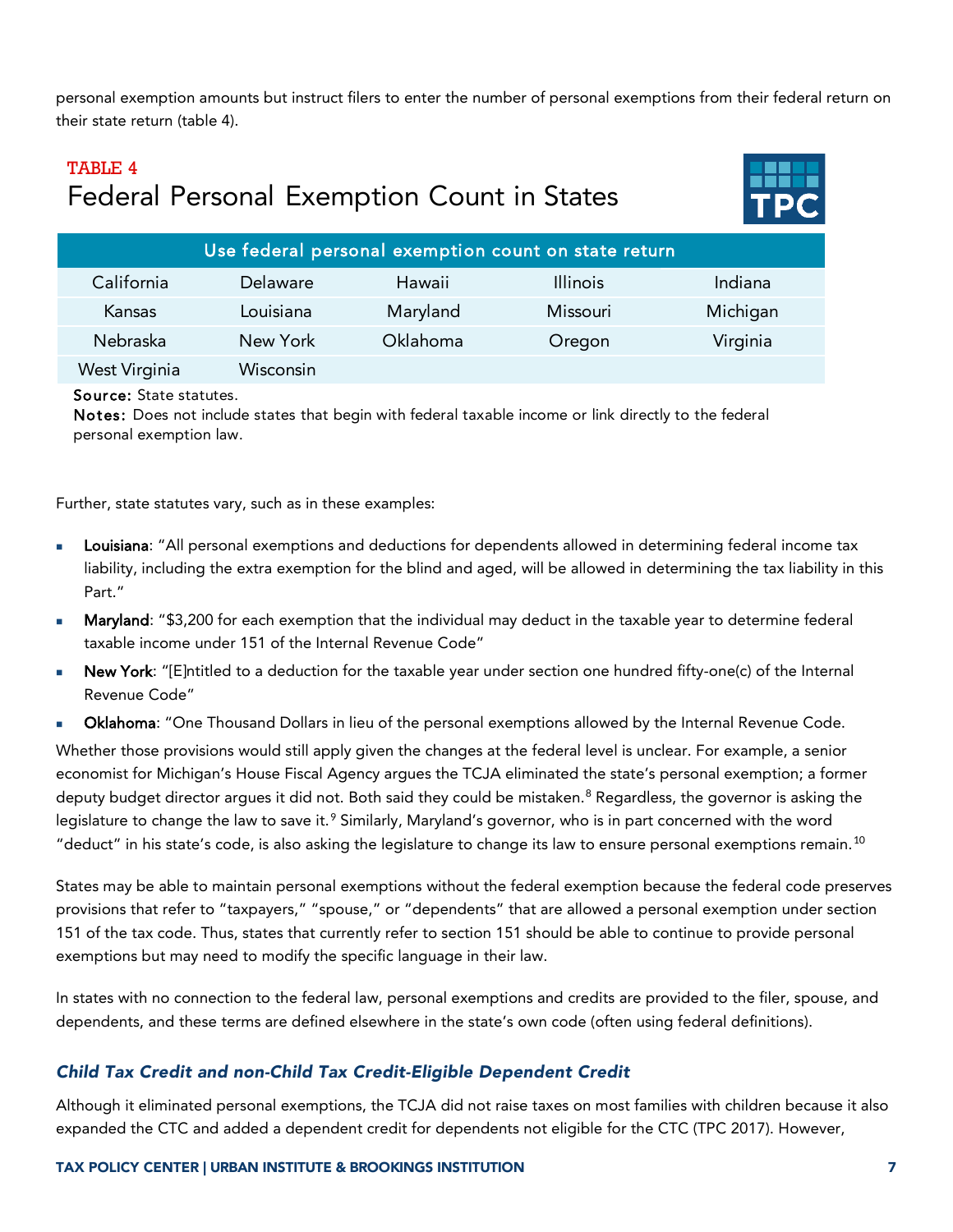credits do not affect federal taxable income—they are instead subtracted directly from federal tax liability. Thus, unlike the new standard deduction and personal exemption, these changes do not flow through to the five states that define income using federal taxable income.

Only Colorado, New York, and Oklahoma piggyback on the federal CTC. All three offer a state CTC as a percentage of the federal benefit: 5 percent in Oklahoma, 30 percent in New York, and a range between the two depending on income in Colorado (but limited to children younger than age six).<sup>[11](#page-12-10)</sup> The TCJA will increase both the size of the state CTC benefit and number of eligible children in these states unless they act to change the provisions. North Carolina also offers a CTC, using the federal CTC to establish eligibility, but limits its credit to \$100 per eligible child. The federal changes to income eligibility should increase the number of eligible children in North Carolina, but it will not increase the size of the state's benefit per eligible child.

States will need to decide whether to follow the federal lead in replacing personal exemptions with expanded child and dependent tax credits or to maintain the features of their current tax system.

### *Deduction for Pass-Through Business Income*

The TCJA did the opposite of base-broadening by allowing taxpayers to claim a 20 percent deduction for qualified business income that they report on their individual income tax returns. Single-owner businesses (sole proprietorships), partnerships, limited liability companies, and certain qualifying corporations do not pay federal income taxes at the business level. Rather, the profits from those businesses are reported on the income tax returns of the owners and are taxed under the individual income tax.<sup>[12](#page-12-11)</sup> The deduction is a significant tax cut for the owners of those businesses. The Joint Committee on Taxation estimates it will cost the federal government roughly \$50 billion a year.

Importantly for states, the deduction applies to federal taxable income and not federal AGI.<sup>[13](#page-12-12)</sup> Therefore, the deduction will not flow through to taxpayers in the 30 states and the District of Columbia that define income using federal AGI, and the tax base in these states will not change unless they pass legislation to adopt it.

But the deduction will flow through to the five states that define income using federal taxable income, and it will do so automatically in Colorado and North Dakota because they use rolling conformity. Minnesota, South Carolina, and Vermont will not adopt the deduction unless and until they establish a new conformity date that incorporates the deduction.

If these states want to keep federal taxable income as a starting point but not adopt the pass-through deduction, they could require filers to add back the deduction when calculating state taxable income. Many states required taxpayers to add back the federal deduction for domestic production activities (section 199 deduction) when Congress added that provision to the federal income tax in 2004. The TCJA repealed the section 199 deduction, so the remaining states that did conform will see a small boost to their state taxable income.

States may also choose to conform with the deduction for pass-through business income, but conforming would cost the states considerable tax revenue. The chairman of Minnesota's House Taxes Committee has endorsed this idea.<sup>[14](#page-12-13)</sup>

#### *Itemized Deductions*

The major base-broadening measure in TCJA is capping the state and local tax (SALT) deduction at \$10,000. The TCJA also places tighter limits on the mortgage interest deduction and eliminates deductions for nondisaster casualty losses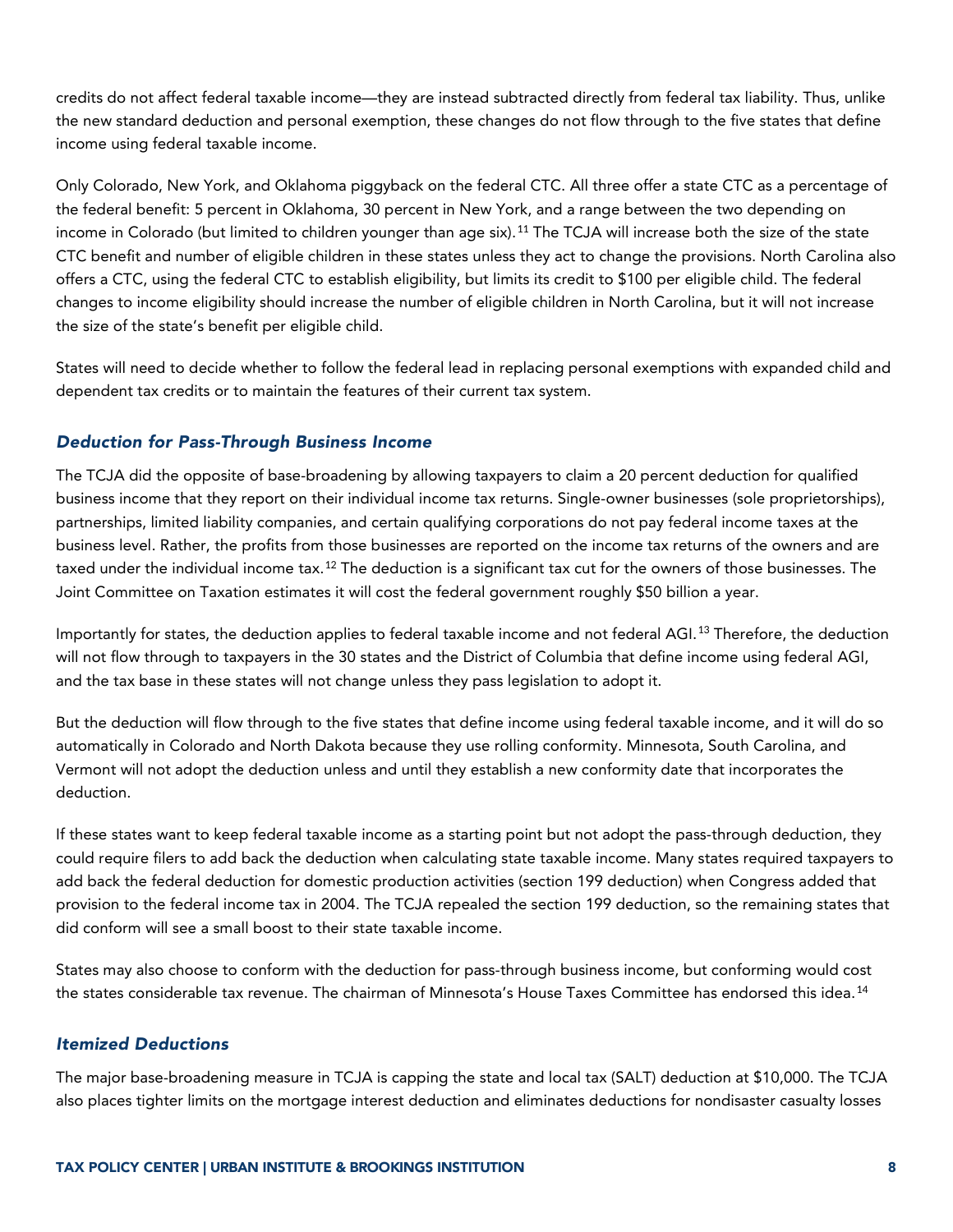and certain miscellaneous expenses. These changes will expand federal taxable income and thus state income tax revenues for those states that use taxable income as their starting point.

The cap on the SALT deduction will not directly affect most state tax systems because nearly all states prevent filers from claiming all or part of the SALT deduction on their state return.<sup>[15](#page-12-14)</sup> However, it could affect the ability of states to raise taxes in the future or even to maintain their current level of taxation. The SALT deduction acts as a federal subsidy to states by decreasing the net cost of taxes for state residents who itemize deductions on their federal income tax return, enabling states to have higher taxes and provide more government services than they otherwise might (Sammartino 2017a).

Some states are exploring alternatives that would allow taxpayers who face the cap on their SALT deduction to deduct those taxes in other ways. One proposal is to reduce state income taxes but make up that revenue with employer payroll taxes, which remain deductible for the employer under the new law, and give employees a state income tax credit equivalent to the payroll tax increase. If employers reduce employee wages to cover the cost of the new payroll tax, workers would see their take-home pay go down, but that decrease would be offset by the income tax credit, leaving their net income after state taxes unchanged. If the payroll tax applied to all wages, this would essentially extend federal deductibility of state taxes to all workers, not just to those who itemize their deductions.

An alternative proposal is to establish special charitable organizations to support specific state and local programs, such as for funding K–12 education, and give taxpayers who donate to these organizations an income tax credit for their donations. This would leave their income after state taxes unchanged and allow them to deduct their charitable contributions on their federal income tax return.

In an odd twist, the TCJA could also increase state taxes in the six states (Alabama, Iowa, Louisiana, Missouri, Montana, and Oregon) that allow state taxpayers to deduct their federal income taxes (with certain limits) from their state taxable income. Because the TCJA cut federal income taxes for most taxpayers, this will increase state taxable income and thus state income taxes in those states. Iowa Governor Kim Reynolds has proposed eliminating the deduction as part of a broader tax-relief package.[16](#page-12-15)

### *Simplification and Complexity Issues*

The Tax Policy Center estimates that because of the increases in the standard deduction and the limits on certain itemized deductions, the number of tax filers taking the standard deduction will rise from 74 percent to 89 percent.<sup>[17](#page-12-16)</sup> This will simplify tax filing for many taxpayers who will now claim the standard deduction rather than itemizing their deductions. In 17 states and the District of Columbia, however, if a filer takes the standard deduction on their federal return, they must also take the standard deduction on their state return (table 5).

Tax filers in states with restrictions may need to decide whether it is better to itemize on their federal return even though the total is less than the new standard deduction because the benefits from itemizing at the state level are greater. This would become particularly an issue in states with standard deductions already well below pre-TCJA federal levels, such as Georgia (\$3,000 for married filers), Kansas (\$7,500 for married filers), and Virginia (\$6,000 for married filers).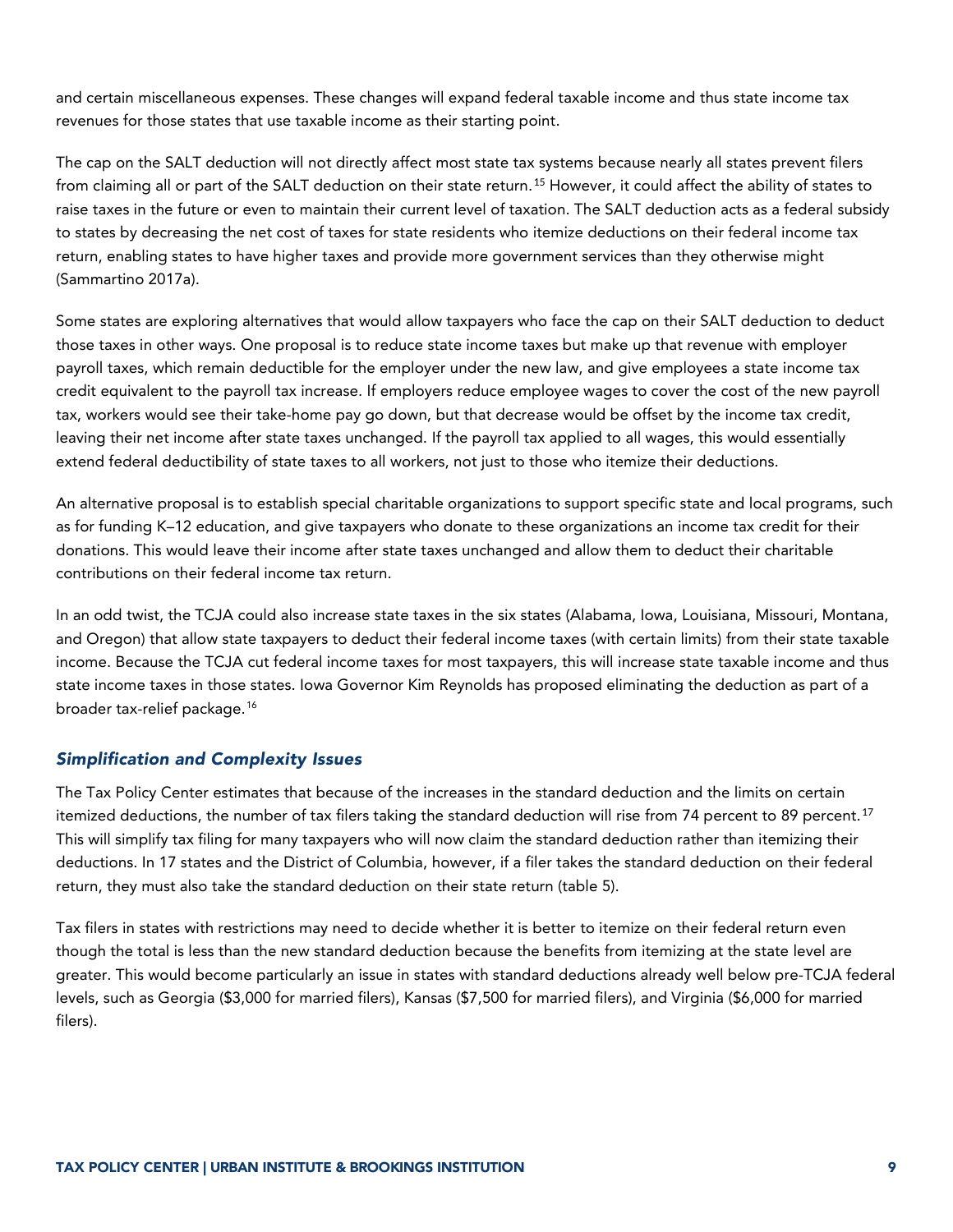#### TABLE 5

# State Standard Deduction and Itemization Rules Are filers required to follow decisions on the federal return?



| Filers must claim standard deduction on state return if they did on federal return |                 |                |                                                                   |  |  |
|------------------------------------------------------------------------------------|-----------------|----------------|-------------------------------------------------------------------|--|--|
| District of Columbia                                                               | Georgia         | Kansas         | Maine                                                             |  |  |
| Minnesota                                                                          | <b>Missouri</b> | Nebraska       | <b>New Mexico</b>                                                 |  |  |
| North Carolina                                                                     | North Dakota    | Oklahoma       | South Carolina                                                    |  |  |
| Vermont                                                                            | Virginia        |                |                                                                   |  |  |
|                                                                                    |                 |                |                                                                   |  |  |
| District of Columbia                                                               | Georgia         | Minnesota      | New Mexico                                                        |  |  |
| Oklahoma                                                                           | South Carolina  | Utah           | Vermont                                                           |  |  |
|                                                                                    |                 |                |                                                                   |  |  |
| Federal standard deduction and itemization are not binding                         |                 |                |                                                                   |  |  |
| Arizona                                                                            | Arkansas        | California     | Delaware                                                          |  |  |
| Idaho                                                                              | Iowa            | Kentucky       | Louisiana                                                         |  |  |
| Montana                                                                            | Oregon          | Wisconsin      |                                                                   |  |  |
| State does not have standard deduction or itemization                              |                 |                |                                                                   |  |  |
| <b>Illinois</b>                                                                    | Indiana         | Massachusetts* | Michigan                                                          |  |  |
| Ohio                                                                               | Pennsylvania    | Rhode Island*  | West Virginia                                                     |  |  |
|                                                                                    |                 |                | Filers must itemize on state return if they did on federal return |  |  |

Source: State income tax forms and statutes.

Notes: States that use federal taxable income are italicized. Massachusetts offers "allowable deductions" but they do not include mortgage interst. Rhode Island does not allow itemization but does have a standard deduction.

### HOW MIGHT STATES RESPOND?

Over the next few weeks, state fiscal offices will publish estimates of what the TCJA will do to state tax revenue and tax burdens without legislative action. In states that only use federal AGI, the resulting changes will be small—they will not receive a windfall this year. But states that use federal taxable income or link to the standard deduction, personal exemption, and itemization rules face big questions about the future of their tax systems. Here are some possible legislative responses.

### *Maintain Tax Conformity*

In most states, maintaining conformity would increase tax revenue (Missouri and Nebraska are exceptions), although for states that start with federal AGI, the increase would be small. Still, states would face essentially the same question they did in 1987: should they keep the new revenue for spending priorities or use it to reduce taxes?

In late December, Colorado's Democratic Governor John Hickenlooper and Republican House Minority Leader Patrick Neville announced a preference for spending some new revenue from the federal tax bill on transportation.<sup>[18](#page-12-17)</sup> And legislators in several other states have said this revenue could fund other state needs or make up for looming federal budget cuts.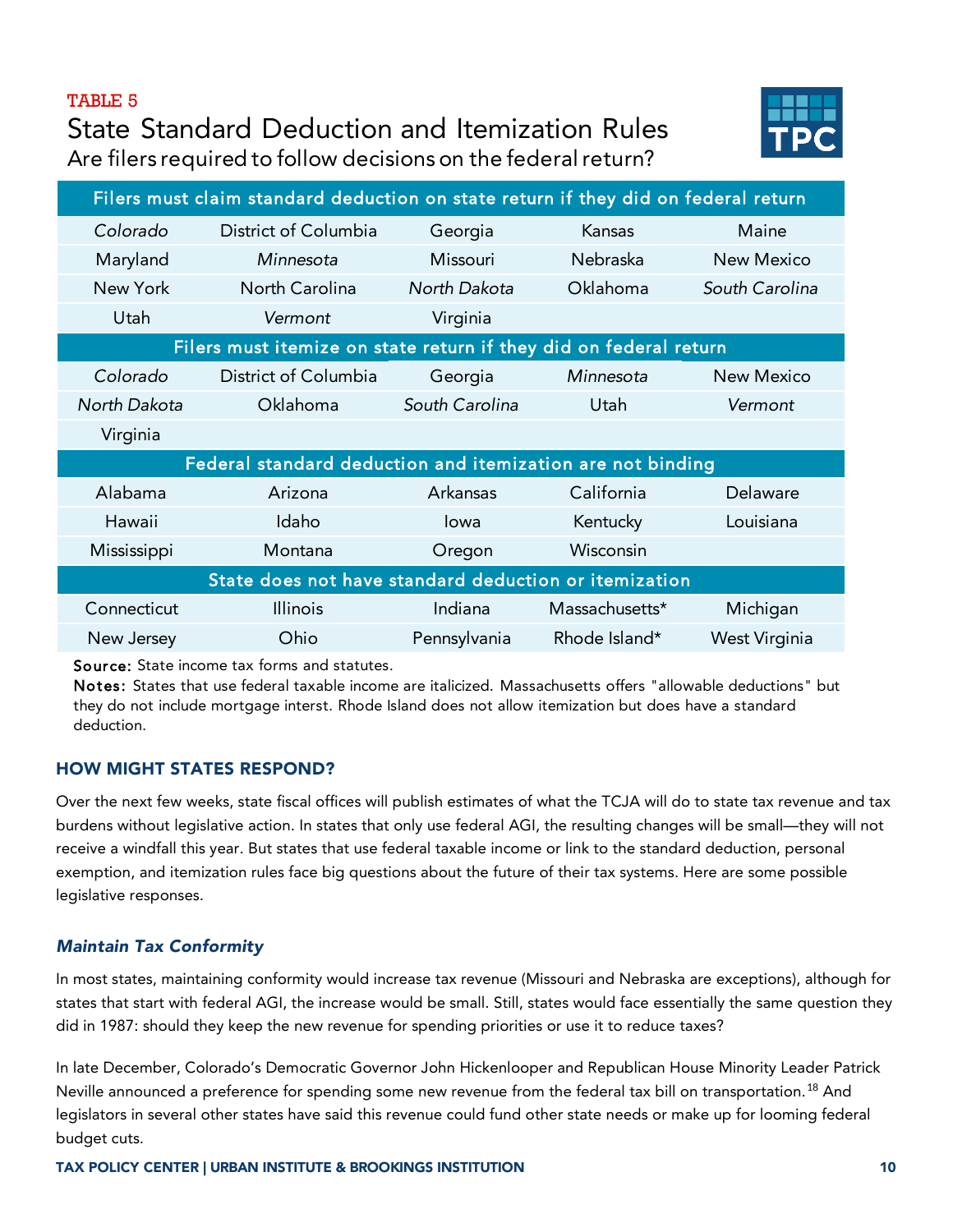However, the TCJA presents a major complication in 2018 that did not exist in 1987 that is sure to get attention in state capitols: who pays for the new revenue? In 1987, the new revenue came from many groups losing tax preferences. This year, in states that start with federal taxable income or use the federal standard deduction and personal exemption, the main losers from conformity would be large families with several dependents because of the loss of personal exemptions. Idaho Senate President Pro Tem Brent Hill said he cannot imagine his state's legislature accepting such a tax hike.<sup>[19](#page-12-18)</sup> Any state planning on spending a windfall should figure out who is paying for it.

State tax limits present another complication. Colorado's Taxpayers Bill of Rights (TABOR) restricts revenue growth, so some of the revenue from the federal changes might have to be returned to taxpayers. Missouri also has limits on revenue growth, and Idaho, South Carolina, and Utah have appropriation limits that could prevent states from keeping and spending revenue from the federal changes (Randall and Rueben 2017).

### *Increase Tax Conformity*

If states want to prevent tax hikes on large families, they could increase their conformity and link to the new federal CTC and dependent credit. However, fully conforming with the new federal changes could end up costing states tax revenue. According to the Joint Committee on Taxation, the combined effect of increasing the standard deduction, eliminating personal exemptions, increasing the child tax credit, and creating the dependent credit will cost the federal government \$13 billion in 2019. States with strict balanced-budget requirements, such as Colorado, Idaho, Maine, Minnesota, North Dakota, and South Carolina, would then need to raise other taxes or cut spending programs to offset revenue losses from increased conformity.

In Maine, which currently links to the federal personal exemption but not the standard deduction, House Republican Leader Ken Fredette has proposed increasing conformity. His bill (L.R. 2478) maintains conformity and allows the personal exemption to expire but enacts a Maine CTC that equals the federal CTC and increases Maine's EITC match from 5 percent to 10 percent. There is not yet a cost estimate for the legislation.

Idaho's Senate President Pro Tem Brent Hill said his state is also considering maintaining conformity and adding a CTC.<sup>[20](#page-12-19)</sup> Idaho Governor Butch Otter endorsed "a plan to enable Idaho's substantial conformance with the new federal tax code" in his State of the State address.<sup>[21](#page-12-20)</sup> But these are both clearly tax cuts with no offsetting revenue increases or spending reductions specified.

Additionally, the impermanence of the federal income tax changes might make increasing conformity more difficult. All the individual income tax provisions in TCJA (except the new inflation adjustment formula) are scheduled to expire after 2025. Although Republican supporters of the legislation pledge to maintain these provisions, and Democratic opponents may be hesitant to oppose continuing these particular provisions, there is still a large degree of uncertainty in future federal tax policy. Any state that attempts to maintain and increase conformity could see these federal tax provisions substantially change again in only a few years.

### *Decouple*

States could circumvent the negative consequences of the federal changes by decoupling from the federal law and creating their own specific rules for taxable income, standard deductions, personal exemptions, and itemization. However, this option would make state taxes more complicated, and the new rules would likely create winners and losers.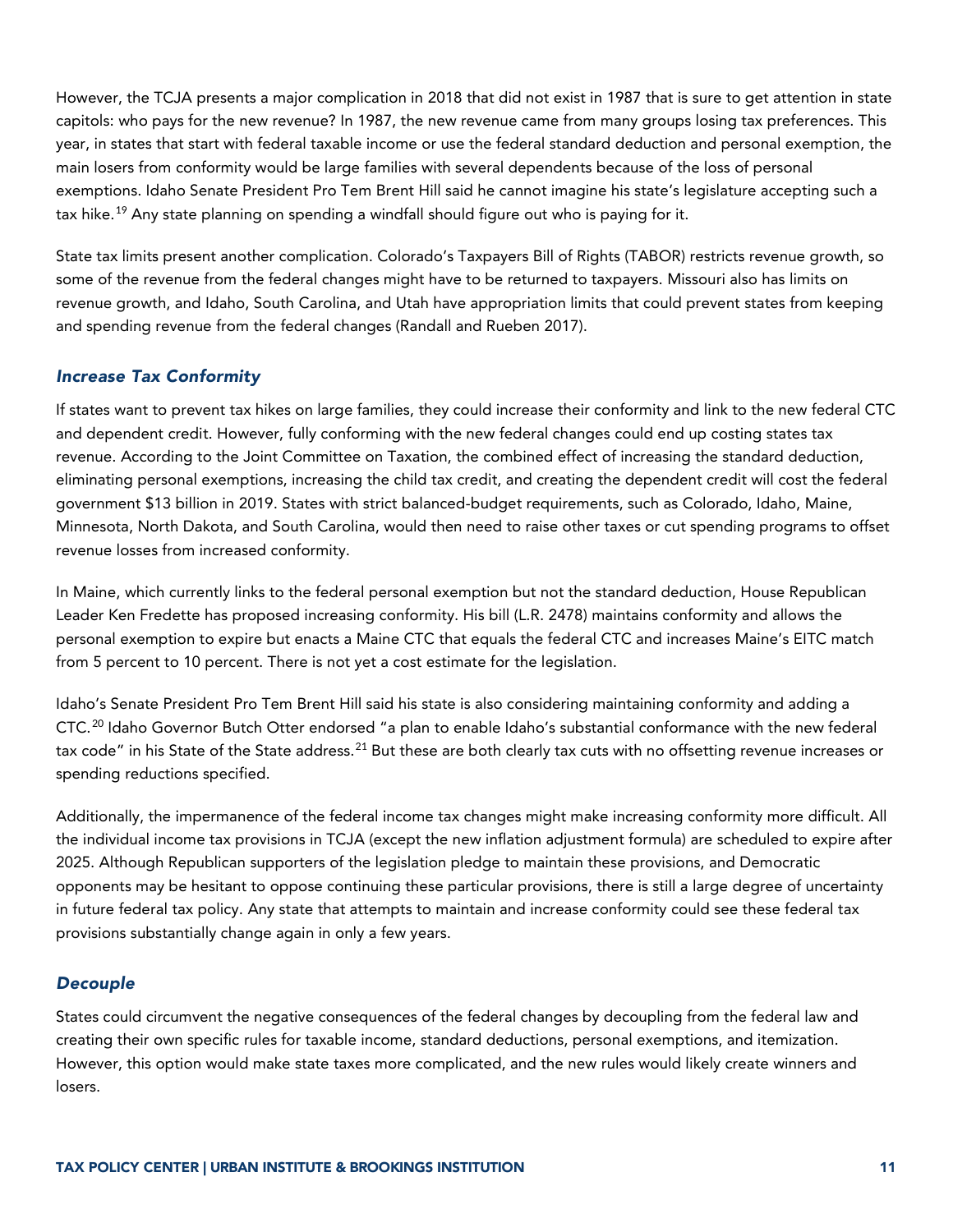Oklahoma has already done this. The state previously linked its standard deduction with the federal amounts (its personal exemption was not linked), but anticipating a federal increase, the state decoupled and froze its standard deductions at the federal levels for tax year 2017 (i.e., \$6,350 for single filers, etc.).<sup>[22](#page-12-21)</sup> These amounts are not adjusted with inflation going forward and thus will not change until the state passes new legislation. This results in a small tax increase for Oklahoma filers taking the standard deduction. The Oklahoma Tax Commission estimates the change will increase revenue \$4 million in fiscal year 2018 and \$14 million in fiscal year 2019.<sup>[23](#page-12-22)</sup>

The District of Columbia, Idaho, Maine, Missouri, Nebraska, New Mexico, and Utah all face similar questions. They could follow Oklahoma's lead and freeze their current levels, establish completely new levels (with or without inflation adjustments), or completely change how they exempt income from taxation.

Colorado, Minnesota, North Dakota, South Carolina, and Vermont could all stop using federal taxable income and instead begin their calculations with federal AGI. They then would have to establish new, independent amounts for their standard deduction and personal exemptions and create state rules for itemized deductions. The effects on state revenue and tax burdens would depend on the new design.

### *Overhaul Their Tax Systems*

As in 1987, some states could decide to use the new federal law as an opportunity to completely overhaul their individual income tax or their entire state tax system. However, this may prove more difficult in 2018. Most state reform efforts in 1987 mirrored the revenue-neutral federal changes: cutting rates and eliminating brackets because the tax base was larger. If states mirrored federal efforts this year, they would pass massive, revenue-losing tax cuts. And it's far more difficult to pass such cuts in states because of balanced budget requirements. Instead, they will need far more creative solutions if they want to use the federal tax bill to introduce a new, revenue-neutral tax system.

Another complication is preparation. The National Conference of State Legislatures report noted that many states prepared for 1987's reforms in the decade prior with tax commissions that recommended many of the changes implemented that year. In sharp contrast, none of the state tax commission reports over the past decade have discussed eliminating personal exemptions, and conformity (if mentioned at all) was presented as a positive step for state tax systems. Instead, many recent commissions advocated for income tax cuts (Auxier 2016). Not surprisingly, state tax reform proposals in response to the TCJA center on just that.

The governors of Idaho and South Carolina have both proposed legislation that would maintain conformity and use some of the revenue (from losing personal exemptions) to cut tax rates. Governor Butch Otter would lower both Idaho's top individual income tax rate and corporate tax rate,<sup>[24](#page-12-23)</sup> while Governor Henry McMaster wants to lower each of South Carolina's five tax brackets by 1 percent (over five years).<sup>[25](#page-12-24)</sup> State fiscal offices in both states said the plans would lose revenue: \$95 million in Idaho and \$140 million in South Carolina in their first fiscal year.

It depends on the design of the legislation, but cutting income tax rates and eliminating personal exemptions would probably create both winners (mostly high-income filers) and losers (mostly low- and middle-income families with multiple dependents).

In Missouri, State Senator Bill Eigel's major reform legislation (L.R. 4085S.07I) decouples Missouri from the federal standard deduction and sets the amount at its 2016 level, ends the state's deduction for federal taxes, and lowers individual income tax rates (along with an increased motor fuel tax rate, caps on tax credit payments, and other changes).[26](#page-12-25) There is not yet a cost estimate for the legislation.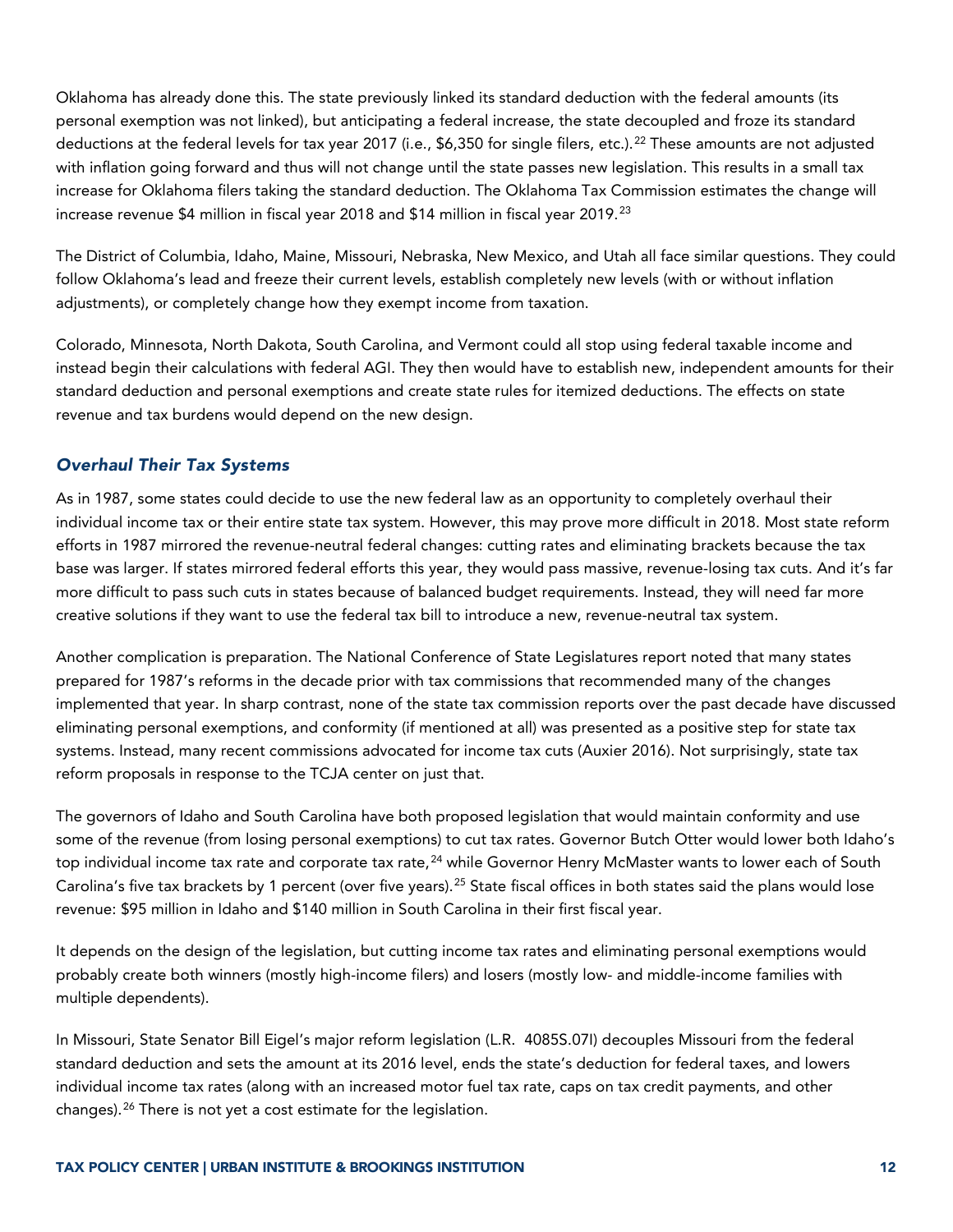#### <span id="page-12-12"></span><span id="page-12-11"></span>**CONCLUSION**

<span id="page-12-14"></span><span id="page-12-13"></span>When Congress passed the TCJA, it not only created new tax laws for many states, it also created many problems for state policymakers to figure out. And those problems are not easily solved: This is not 1987, there is no revenue windfall, and the states most affected by the law—those facing big changes to their systems if they do not act—cannot enact simple policy changes to increase spending or cut tax rates without significantly increasing tax burdens for specific groups, such as large families. Instead, these state governments must think hard about large tax changes and their effects on both taxpayers and state revenues.

<span id="page-12-17"></span><span id="page-12-16"></span><span id="page-12-15"></span>Increasing the pressure, the federal tax bill created a deadline. The federal changes go into effect in calendar year 2018, meaning many state laws need to be updated for tax filing in 2019, if not sooner. State legislatures only meet for a few months in many states, which means that governors, state legislators, and fiscal staffers must all work quickly to evaluate how the new law affects their state and what proposed changes would mean.

<span id="page-12-20"></span><span id="page-12-19"></span><span id="page-12-18"></span>All of this occurs as state revenues are improving at a modest rate, but states are struggling to pass budgets (10 failed to pass them on time in fiscal year 2017), and possible federal spending cuts could make the budget math all the more difficult. And, of course, Congress may significantly change the federal tax laws again in the near future.

<span id="page-12-22"></span><span id="page-12-21"></span>Over the next few months, states need to make many decisions about their long-term fiscal future. Just as in Congress, however, the new tax law probably created more questions than answers. States will most likely be dealing with its ramifications for the next several years.

#### <span id="page-12-24"></span><span id="page-12-23"></span>**NOTES**

- <span id="page-12-0"></span> $1$  New Hampshire taxes only interest and dividends, and Tennessee taxes only bond interest and stock dividends. Alaska, Florida, Nevada, South Dakota, Texas, Washington, and Wyoming do not tax individual income of any kind.
- <span id="page-12-25"></span><span id="page-12-1"></span><sup>2</sup> Idaho is sometimes listed as using federal taxable income because it uses the federal standard deduction, personal exemption, and itemized deductions. However, Idaho makes some modifications to federal AGI before these calculations to establish Idaho taxable income, so it is listed as starting with federal AGI.
- <span id="page-12-2"></span><sup>3</sup> Tax Credits for Workers and Their Families, "State Tax Credits," accessed January 16, 2018, [http://www.taxcreditsforworkersandfamilies.org/state-tax-credits/#1468434107561-be99920d-11c4.](http://www.taxcreditsforworkersandfamilies.org/state-tax-credits/#1468434107561-be99920d-11c4)
- <span id="page-12-3"></span><sup>4</sup> In 1987, Connecticut only taxed interest, dividends, and capital gains.
- <span id="page-12-4"></span><sup>5</sup> The National Conference of State Legislatures defined "restructured" as "adopted wholely new rate structures and made major changes in standard deductions and personal exemptions or credits, as well as other changes."
- <span id="page-12-5"></span><sup>6</sup> For more details on the how the child tax credit works, see Tax Policy Center, "What Is the Child Tax Credit?" Tax Policy Center Briefing Book, accessed January 18, 2018[. http://www.taxpolicycenter.org/briefing-book/what-child-tax-credit-ctc.](http://www.taxpolicycenter.org/briefing-book/what-child-tax-credit-ctc)
- <span id="page-12-6"></span> $^7$  Joint Committee on Taxation, "Estimated Budget Effects Of The Conference Agreement For H.R.1, The "Tax Cuts And Jobs Act," submitted December 18, 2017, accessed January 23, 2018[. https://www.jct.gov/publications.html?func=startdown&id=5053](https://www.jct.gov/publications.html?func=startdown&id=5053)
- <span id="page-12-7"></span><sup>8</sup> Michael Gerstein, "Economists Spar on What New Tax Law Means for State," *Detroit News*, January 2, 2018. [http://www.detroitnews.com/story/news/politics/2018/01/02/economists-federal-tax-law-michigan/109106460/.](http://www.detroitnews.com/story/news/politics/2018/01/02/economists-federal-tax-law-michigan/109106460/)
- <span id="page-12-8"></span><sup>9</sup> Melissa Nann Burke and Jonathan Oosting, "Synder Proposes 'Fix' to Prevent Tax Hike," *Detroit News*, January 8, 2018. [http://www.detroitnews.com/story/news/local/michigan/2018/01/08/michigan-boost-personal-tax-exemption/109271148/.](http://www.detroitnews.com/story/news/local/michigan/2018/01/08/michigan-boost-personal-tax-exemption/109271148/)
- <span id="page-12-9"></span> $^{10}$  Michael Dresser and Erin Cox, "Gov. Larry Hogan Says He Will Submit Legislation to Protect Maryland Taxpayers from Federal Overhaul," *Baltimore Sun,* December 20, 2017[. http://www.baltimoresun.com/news/maryland/politics/bs-md-hogan-taxes-](http://www.baltimoresun.com/news/maryland/politics/bs-md-hogan-taxes-20171220-story.html#nws=true)[20171220-story.html#nws=true.](http://www.baltimoresun.com/news/maryland/politics/bs-md-hogan-taxes-20171220-story.html#nws=true)
- <span id="page-12-10"></span> $11$  Colorado's CTC ranges from 5 percent to 30 percent of the federal CTC depending on income and is not available to filers with more than \$85,000 in income or children older than age 5. New York's CTC is 33 percent of the federal CTC or \$100 multiplied by qualifying children (whichever is higher), but the child must be age 4 or older. Oklahoma's CTC is 5 percent of the federal CTC. [http://www.taxcreditsforworkersandfamilies.org/state-tax-credits/#1468434105770-44f9c6c5-52e0.](http://www.taxcreditsforworkersandfamilies.org/state-tax-credits/#1468434105770-44f9c6c5-52e0)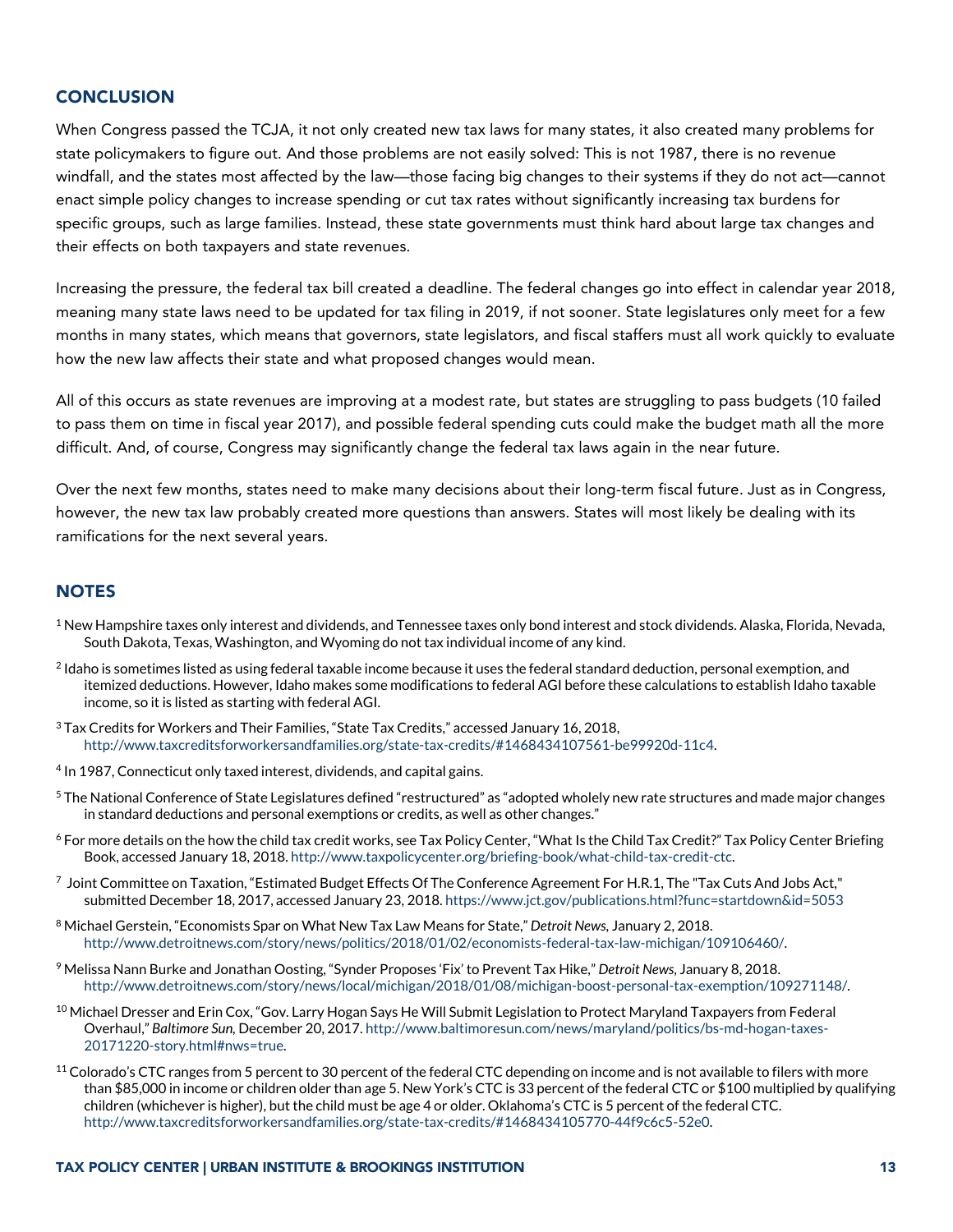$12$  For more on the taxation of pass-through businesses, see Sammartino (2017b)

- <sup>13</sup> Tax Cuts and Jobs Act Conference Report for the Tax Cuts and Jobs Act, H.R. 1, 115th Congress (2017). [http://docs.house.gov/billsthisweek/20171218/CRPT-115HRPT-466.pdf.](http://docs.house.gov/billsthisweek/20171218/CRPT-115HRPT-466.pdf)
- <sup>14</sup> J. Patrick Coolican, "High-Stakes Debate Coming to Minnesota Legislature after Federal Tax Changes," *Minnesota Star Tribune*, January 6, 2018[. http://www.startribune.com/high-stakes-debate-coming-to-minnesota-legislature-after-federal-tax-changes/468224283/.](http://www.startribune.com/high-stakes-debate-coming-to-minnesota-legislature-after-federal-tax-changes/468224283/)
- <sup>15</sup> In 2016, Arizona, Georgia, Hawaii, Louisiana, and North Dakota allowed filers to claim the federal deduction for state and local taxes paid on their state return (Institute on Taxation and Economic Policy 2016).
- <sup>16</sup> "Gov. Reynolds Delivers Condition of the State Address." January 9, 2018. https://governor.jowa.gov/2018/01/gov-reynolds-delivers[condition-of-the-state-address.](https://governor.iowa.gov/2018/01/gov-reynolds-delivers-condition-of-the-state-address)
- <sup>17</sup> Tax Policy Center, "Impact on Itemized Deductions of The Tax Cuts and Jobs Act (Jan 2018)," accessed January 18, 2018, <http://www.taxpolicycenter.org/simulations/impact-itemized-deductions-tax-cuts-and-jobs-act-jan-2018>
- <sup>18</sup> Brian Eason, "Why the Newly Passed Federal Tax Cut Will Mean Higher State Taxes for Some in Colorado," *Denver Post*, December 20, 2017[, https://www.denverpost.com/2017/12/20/federal-tax-reform-colorado-state-taxes/.](https://www.denverpost.com/2017/12/20/federal-tax-reform-colorado-state-taxes/)
- <sup>19</sup> William L. Spence, "Federal Tax Bill Could Have Big Implications for Idaho's State Budget," *Lewiston Tribune*, December 12, 2017, [http://www.spokesman.com/blogs/boise/2017/dec/12/federal-tax-bill-could-have-big-implications-idahos-state-budget/.](http://www.spokesman.com/blogs/boise/2017/dec/12/federal-tax-bill-could-have-big-implications-idahos-state-budget/)
- <sup>20</sup> William L. Spence, "Federal Tax Bill."
- <sup>21</sup> C.L. "Butch" Otter, "State of the State and Budget Address," January 8, 2018, [https://gov.idaho.gov/mediacenter/speeches/sp\\_2018/State%20of%20the%20State%202018.pdf.](https://gov.idaho.gov/mediacenter/speeches/sp_2018/State%20of%20the%20State%202018.pdf)
- <sup>22</sup> Oklahoma Revenue and Taxation Codes Amendments Act of 2017, H.B. 2348, 56th legislature (2017). [http://www.oklegislature.gov/BillInfo.aspx?Bill=hb2348&Session=1700.](http://www.oklegislature.gov/BillInfo.aspx?Bill=hb2348&Session=1700)
- <sup>23</sup> Summary of Oklahoma H.B. 2348, committee substitute (May 3, 2017)[. http://webserver1.lsb.state.ok.us/cf\\_pdf/2017-](http://webserver1.lsb.state.ok.us/cf_pdf/2017-18%20SUPPORT%20DOCUMENTS/BILLSUM/House/HB2348%20CS%20BILLSUM.PDF) [18%20SUPPORT%20DOCUMENTS/BILLSUM/House/HB2348%20CS%20BILLSUM.PDF.](http://webserver1.lsb.state.ok.us/cf_pdf/2017-18%20SUPPORT%20DOCUMENTS/BILLSUM/House/HB2348%20CS%20BILLSUM.PDF)
- <sup>24</sup> Betsy Russell, "Idaho Governor Pitches Tax Cuts," *Spokesman-Review,* January 8, 2018, [http://www.spokesman.com/blogs/boise/2018/jan/08/idaho-governor-pitches-tax-cuts/.](http://www.spokesman.com/blogs/boise/2018/jan/08/idaho-governor-pitches-tax-cuts/)
- <sup>25</sup> Tim Smith, "McMaster's Tax Cut Proposal Faces Difficult Path, Senate Majority Leader Says," *Greenville News*, January 12, 2018, [http://www.greenvilleonline.com/story/news/2018/01/12/mcmasters-tax-cut-proposal-faces-difficult-path-senate-majority-leader](http://www.greenvilleonline.com/story/news/2018/01/12/mcmasters-tax-cut-proposal-faces-difficult-path-senate-majority-leader-says/1023662001/)[says/1023662001/.](http://www.greenvilleonline.com/story/news/2018/01/12/mcmasters-tax-cut-proposal-faces-difficult-path-senate-majority-leader-says/1023662001/)
- <sup>26</sup> Missouri S.B. 617, 99th general assembly (2017). [http://www.senate.mo.gov/18info/BTS\\_Web/Bill.aspx?SessionType=R&BillID=69472991](http://www.senate.mo.gov/18info/BTS_Web/Bill.aspx?SessionType=R&BillID=69472991)